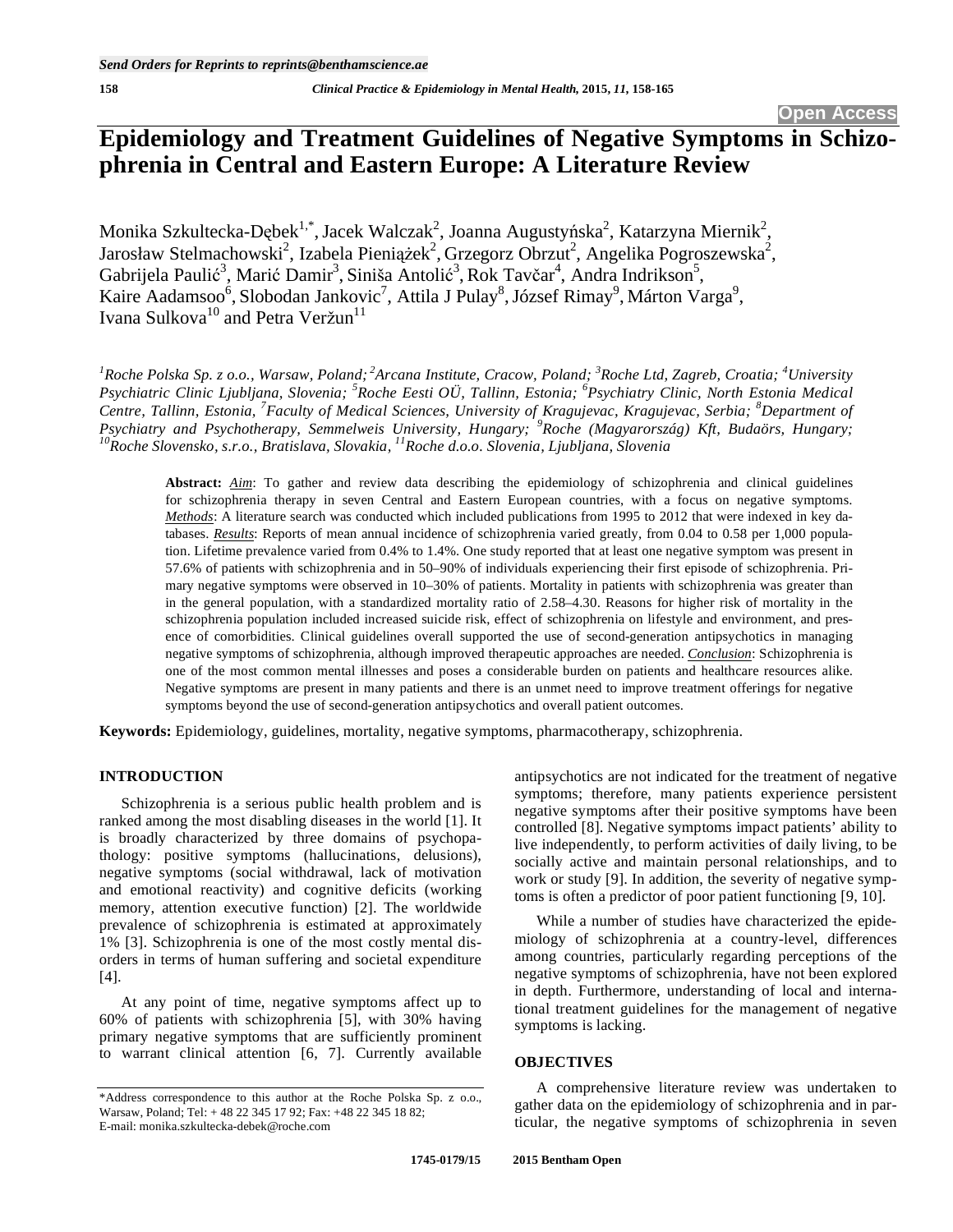Central and Eastern European (CEE) countries: Croatia, Estonia, Hungary, Poland, Serbia, Slovakia and Slovenia.

This project is the first of its kind to characterize the epidemiology and treatment of schizophrenia in these CEE countries. An analysis in Western Europe has been described in several previous studies, including the European Schizophrenia Cohort (EuroSC) study, with data from France, Germany and the UK  $(N=1208 \text{ patients})$  and the European multinational EPSILON study which was conducted in The Netherlands, Denmark, the UK, Spain and Italy (N=404 patients) [11-14]. These countries were selected because collectively they may offer a new perspective from which to consider schizophrenia treatment and epidemiology.

Search criteria included literature relating to epidemiology, clinical guidelines and recommendations, current standards of care, costs of illness, resource utilization, healthrelated quality of life, and stigmatization and discrimination related to schizophrenia. This manuscript will focus on epidemiological considerations and current clinical guidelines and recommendations for the treatment of negative symptoms. Additional results from this research, such as the quality of life findings, will be published separately.

# **METHODS**

The literature review included publications from 1995 to 2012 that are indexed in MEDLINE (via PubMed), the Cochrane Library (all libraries) and the UK Centre for Reviews and Dissemination. The search strategy was developed using the term 'schizophrenia' and its synonyms were targeted through specific filters to identify the following:

- Publications from key countries: the country name was combined with the result of the schizophrenia synonyms search.
- Relevant papers on the negative symptoms of schizophrenia: a filter 'negative symptoms' and its synonyms was added.
- Publications concerning schizophrenia epidemiology: a filter was applied using the terms 'epidemiology', 'prevalence' and 'incidence'.
- Publications concerning clinical practice, treatment options, and standard care: a filter on 'antipsychotic drugs' combined with 'psychosocial therapy' and 'psychotherapy' and its synonyms according to MeSH terms was applied.

Relevant websites, such as the National Guidelines Clearinghouse, National Institute for Health and Care Excellence and European Medicines Agency, were also searched using the terms: 'schizophrenia' and 'negative symptoms' in order to identify guidelines and recommendations for drugs and treatments used in European countries for schizophrenia, and other relevant papers.

Additionally, in each of the seven countries of interest, searches were performed to identify relevant local-language publications. Data sources included health technology assessment agencies, patient registries, national medical journals, national health services, national/central statistical offices, national psychiatric associations and local psychiatric

#### *Negative Symptoms in Schizophrenia Clinical Practice & Epidemiology in Mental Health,* **2015***, Volume 11* **159**

websites. A search was also carried out for review articles, systematic reviews and primary research relating to guidelines and recommendations about schizophrenia treatment, costs and burden of disease, resource utilization, stigmatization and discrimination related to schizophrenia.

## **RESULTS**

#### **Epidemiology of Schizophrenia and Negative Symptoms**

Altogether more than 9,000 records from three databases were screened in order to identify relevant studies that fulfilled predefined inclusion criteria. For epidemiological data and guidelines, more than 1050 records were initially identified (including 650 records for country-specific data). This initial search was further refined by the defined filters to identify 14 publications on the epidemiology of schizophrenia [15-28].

The findings confirmed that schizophrenia is a common psychiatric disorder. The mean incidence of schizophrenia reported in the studies varied greatly from 0.04 to 0.58 per 1,000 individuals in a population per year [16, 29], while lifetime prevalence ranged from 0.4% to 1.4% [15, 21]. This variance was explained mainly by differences in the diagnostic criteria used in the studies. Several of the studies included were conducted in the period prior to the publication of standard diagnostic criteria, such as the DSM-IV and ICD-10; (published in 1994 and 1992, respectively). The actual prevalence of schizophrenia is likely to be higher than these figures if undertreated and never-treated cases are taken in to account [29].

Length of illness, which influences prevalence, is determined by several factors, such as life expectancy, excess mortality after disease onset and impact of treatment. The relatively high prevalence of schizophrenia is due to the early age of onset and the chronic recurring disease course. Gender differences in schizophrenia include an earlier age of onset in men, a more severe disease course, and a slightly higher prevalence, with a male to female ratio of 2:1 [15]. However, data relating to gender differences are inconsistent and only some of the study authors agreed that prevalence of schizophrenia is higher in males than in females, while others described the ratio as equal [21]. Full country-specific data on the prevalence and incidence of schizophrenia are shown in Table **1**. No published data for Slovakia and Hungary were available.

Data on the frequency of negative symptoms were limited and inconsistent. The heterogeneity of the published data reflects the use of different definitions and methods for evaluating negative symptoms. Irrespective of these limitations, the published data relating to negative symptoms indicated the following:

- At least one negative symptom was present in 57.6% of patients with schizophrenia and in 50–90% of individuals experiencing their first psychotic episode [5].
- Persistent negative symptoms were experienced by 20– 40% of patients with their first psychotic episode [41, 42].
- Primary negative symptoms were observed in 10–30% of patients, with 17.8% of patients experiencing more than one type of negative symptoms [41, 42].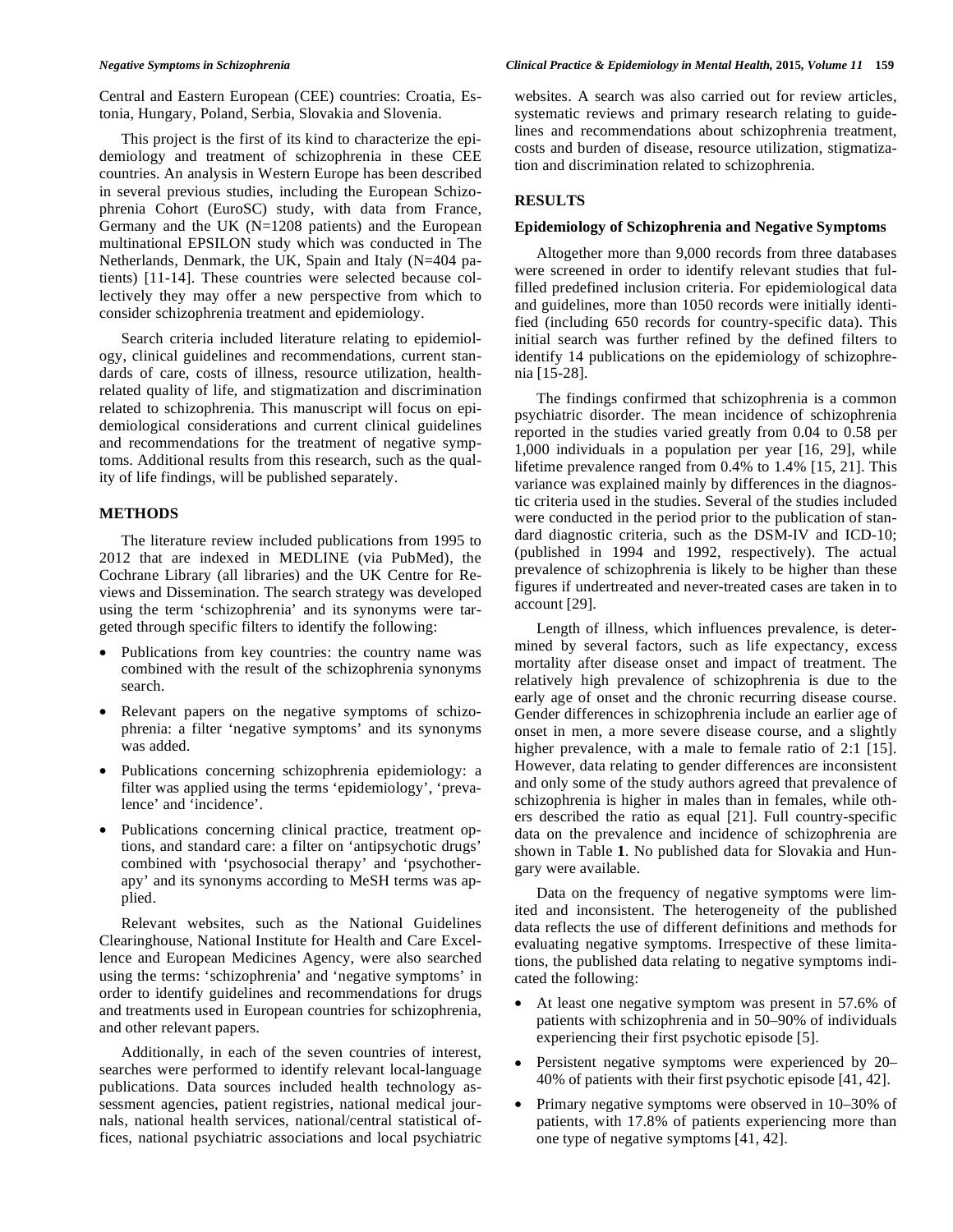| <b>Country and Popula-</b><br>tion in 2012 [Eurostat] | <b>Prevalence</b>                                                                                                                                                           | Incidence per 1,000 population per year                                                                                                   |  |
|-------------------------------------------------------|-----------------------------------------------------------------------------------------------------------------------------------------------------------------------------|-------------------------------------------------------------------------------------------------------------------------------------------|--|
| Poland<br>Population:<br>38,538,447                   | 1% [30]<br>٠<br>Estimated number of patients with schizophrenia: 350,000–500,000 [30, 31]<br>٠                                                                              | $0.15 - 0.30$ per 1,000 [30]                                                                                                              |  |
| Slovakia<br>Population:<br>5,404,322                  |                                                                                                                                                                             |                                                                                                                                           |  |
| <b>Estonia</b><br>Population:<br>1,325,217            | 6.69 per 1,000 people<br>٠<br>Highest in men aged 15–44 years and women aged over 45 [32]<br>٠<br>Estimated number of people with diagnosed schizophrenia: 13,000 [33]<br>٠ | Estimated at $0.45-1.30$ cases per $1,000$<br>[32, 34]                                                                                    |  |
| <b>Serbia</b><br>Population:<br>7,216,649             | 5.41 per 1,000 patients<br>٠<br>Estimated number of patients with schizophrenia: 31,149 [35]<br>٠                                                                           | ٠.                                                                                                                                        |  |
| Croatia<br>Population:<br>4,275,984                   | 3.94–5.1 per 1,000 population [36, 37]<br>٠<br>Number of diagnosed patients with schizophrenia registered in primary care:<br>٠<br>56,763 [38]                              | $0.21 - 0.27$ per 1,000 [36, 37] based on<br>ICD-10 criteria                                                                              |  |
| Slovenia<br>Population:<br>2,055,496                  | Estimated number of patients with schizophrenia: 19,000 [39]<br>٠<br>10,294–20,588 (prevalence 0.5–1.0%) [40]<br>٠                                                          | 0.15 per 1,000 (range $0.08 - 0.43$ ) [39]<br>٠<br>$0.04 - 0.22$ according to DSM-IV [40]<br>п<br>0.05-0.23 according to ICD-10 [40]<br>٠ |  |
| <b>Hungary</b><br>Population:<br>9,931,925            |                                                                                                                                                                             | ٠                                                                                                                                         |  |

#### **Table 1. Epidemiological data for seven CEE countries.**

– Data not identified in search

DSM-IV=Diagnostic and Statistical Manual of Mental Disorders, 4<sup>th</sup> Edition; ICD-10= International Classification of Diseases 10<sup>th</sup> Revision

The most frequent negative symptoms reported were social withdrawal (45.8%) and emotional withdrawal (39.1%) [5].

# **Mortality**

All mental illnesses are associated with an increased risk of premature death. A substantial number of publications identified here reported higher mortality in people with schizophrenia compared with the general population, with standardized mortality ratios ranging from 2.58 to 4.30 [25, 43].

One reason for the excess mortality in patients with schizophrenia is suicide rate, which is ten times higher among people with mental illness than in the general population [43]. In addition, comorbidities, such as cardiovascular disease, stroke, chronic lung disease and infection are increased in patients with schizophrenia compared with the general population [16, 43]. The most frequently cited reasons for elevated mortality in schizophrenia are outlined in Table **2** [21, 23, 25, 27, 43].

# **Clinical Practice Guidelines**

The literature search identified 11 international, important publications that contained guidelines and recommendations for the treatment of patients with schizophrenia. These are summarized in Table **3**.

#### **Table 2. Reasons for elevated mortality in schizophrenia.**

| Reason                                                                                                                     | <b>Examples</b>                                                                                                                                               |
|----------------------------------------------------------------------------------------------------------------------------|---------------------------------------------------------------------------------------------------------------------------------------------------------------|
| Direct effect of mental illness or<br>treatment-related adverse effect                                                     | Worsening of metabolic profile.<br>leading to increased risk of car-<br>diovascular disease                                                                   |
| Effect of mental illness on life-<br>style and environment/patients'<br>negative attitude towards their<br>physical health | Increased probability of smoking,<br>alcohol use, drug use, physical<br>inactivity, and poor diet – leading<br>to increased risk of cardiovascular<br>disease |
| Natural causes of death                                                                                                    | Cardiovascular disease, stroke,<br>chronic lung disease and infec-<br>tions                                                                                   |
| Suicide                                                                                                                    |                                                                                                                                                               |

All the identified guidelines recommended pharmacotherapy with either first- or second-generation antipsychotics for the treatment of schizophrenia. However, according to guidelines, pharmacotherapy does not address all aspects of schizophrenia and should always be accompanied by psychosocial intervention. Guidelines indicate that a personalized treatment approach is a key to optimizing therapeutic effect and that givies patients a choice in treatment and encourages patients compliance. Recommendations suggest low doses initially with gradual increases to achieve an optimal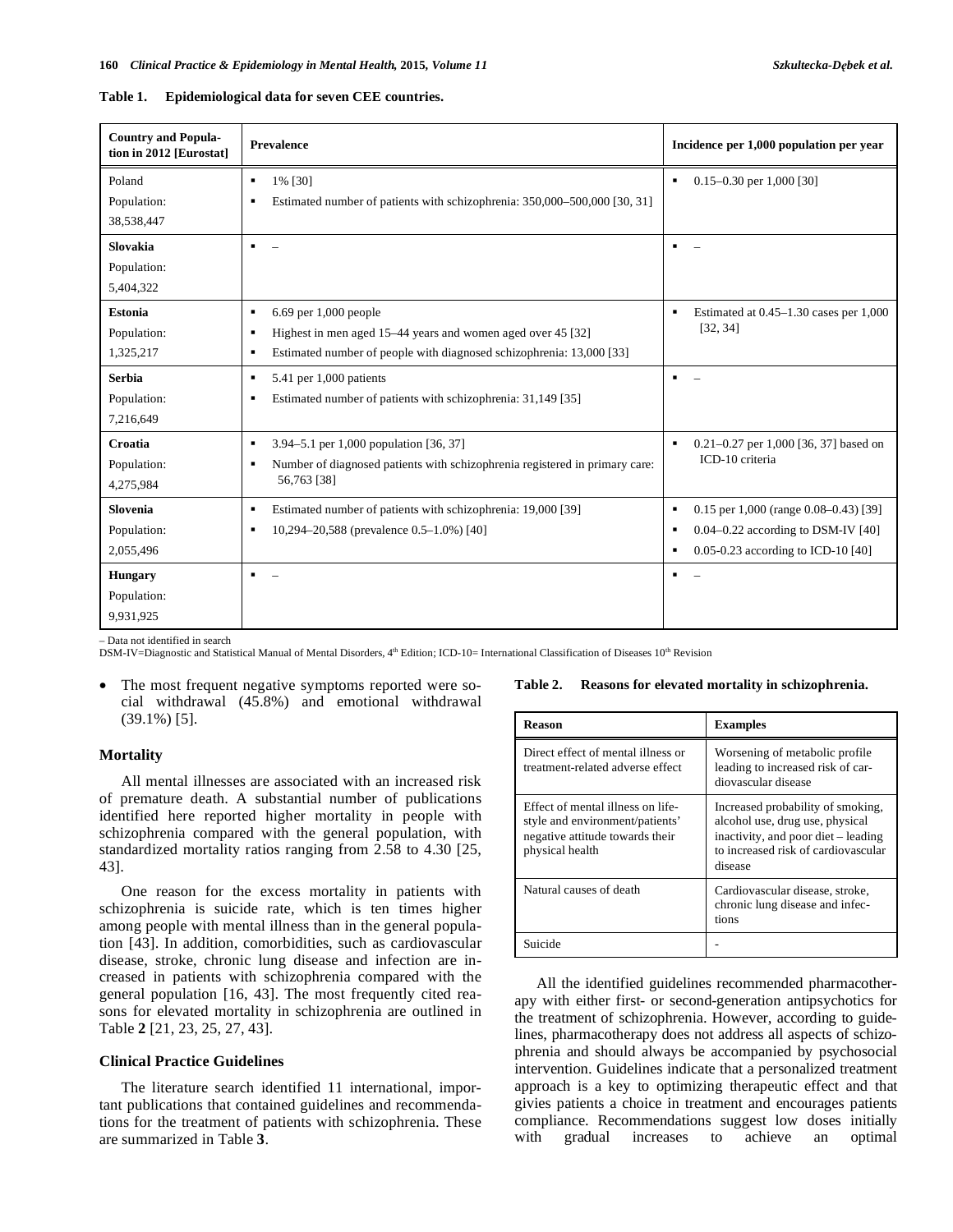| <b>Source</b>                                                                             | <b>Publication vear(s)</b> |
|-------------------------------------------------------------------------------------------|----------------------------|
| World Federation of Societies of Biological Psychiatry [44–47]                            | 2005, 2006, 2012, 2013     |
| British Association for Psychopharmacology [48]                                           | 2011                       |
| National Institute for Health and Care Excellence [29]                                    | 2010                       |
| The Schizophrenia Patient Outcomes Research Team [49]                                     | 2010                       |
| American Psychiatric Association [50, 51]                                                 | 2004, 2009                 |
| Royal Australian and New Zealand College of Psychiatrists [52]                            | 2005                       |
| Canadian Psychiatric Association [53]                                                     | 2005                       |
| Other key guidelines, e.g. for long-acting injections and negative symptom management [6] | (various)                  |

#### **Table 3. Summary of guidelines identified in the literature search.**

balance of efficacy and tolerability. The use of antipsychotic therapy and the decision to switch between them, should be clinically justified (for example, by poor compliance, drug intolerance or lack of efficacy). Use of more than one antipsychotic (polytherapy) is not recommended in the guidelines, except for short periods, such as when switching medications.

Second-generation antipsychotics are recommended as first-line therapy and as a treatment option in case of side effects with first-generation antipsychotics. When treating people with a first episode of schizophrenia, antipsychotic medication may be initiated at the lower end of the licensed dosage range. Moreover, treatment with the lowest effective dose is recommended throughout the course of schizophrenia. All available guidelines indicate clozapine for treatmentresistant schizophrenia (defined as the patient not responding adequately to treatment despite the sequential use of adequate doses of at least two different antipsychotic drugs, including at least one non-clozapine second-generation antipsychotic). It is important to monitor patients' physical health, with a particular focus on the risk of cardiovascular disease. Several guidelines also indicate that electroconvulsive therapy should be considered for treatment of schizophrenia if clozapine is not effective.

Most of the guidelines recommend that acute schizophrenia episodes should be treated with antipsychotic medication, although they note that antipsychotics are more effective at alleviating positive rather than negative symptoms. Both primary and secondary negative symptoms may present in the course of illness, and distinguishing between them is key for optimal treatment. Possible causes of secondary negative symptoms should be identified and managed as appropriate. The guidelines, in particular the World Federation of Societies of Biological Psychiatry guidelines (WFSBP), state that different treatments and strategies may potentially be needed for comorbid conditions, such as antidepressants for depression, anxiolytics for anxiety disorders, and antiparkinsonian agents or antipsychotic dose reduction for extrapyramidal symptoms. The WFSBP guidelines also note that first-generation antipsychotics are helpful in the treatment of secondary but not primary negative symptoms. Second-generation antipsychotic drugs seem to be superior to first-generation drugs in the treatment of primary negative symptoms, although the relative efficacy of first- and second-generation antipsychotics for the treatment of secondary negative symptoms has not been established in clinical trials [46].

Our literature search indicates that there is insufficient evidence to support treatment recommendations regarding pharmacotherapy for primary or persistent negative symptoms in schizophrenia. Nevertheless, there is a clear need to help patients experiencing negative symptoms. The 2012 WFSBP guidelines recommend two second-generation antipsychotic drugs for the treatment of primary and secondary negative symptoms: olanzapine and amisulpride (Table **4**) [46].

#### **CEE-SPECIFIC GUIDELINES**

Local-language CEE-specific schizophrenia treatment guidelines are listed in the Appendix. Importantly, these publications are in agreement with the non-CEE guidelines with respect to the treatment of schizophrenia.

### **DISCUSSION**

Schizophrenia is a prevalent mental health illness and poses a considerable burden on patients and healthcare resources worldwide. The worldwide incidence of schizophrenia reported in this review varies from 0.04 to 0.58 per 1,000 population per year. However, when the diagnosis is made according to DSM or ICD core criteria, and corrected for age, mean incidence is 0.11 (range 0.07–0.17) per 1,000 population per year [16]. Gender differences in schizophrenia include an earlier age of onset in men. Estimates of the lifetime prevalence of schizophrenia range from 0.4% to 1.4%. The early age of onset and the chronic disease course may explain these relatively high figures.

Many publications report higher mortality among individuals with mental illness compared with the general population. Standardised mortality ratios for patients with schizophrenia vary from 2.58 to 4.30. It is known that the suicide rate is increased among patients with schizophrenia; other reasons for the mortality excess include cardiovascular disease, stroke, chronic lung disease and infections [26, 43]. The risk of mortality in patients with schizophrenia may also be affected by demographic, clinical, political (pharmacoeconomic) and cultural factors [23]. Patients with schizophrenia may also have limited access to and lower quality of healthcare services compared with the general population. Importantly, adherence to guideline-recommended pharmacotherapy is associated with reduced mortality among patients with schizophrenia [23, 27].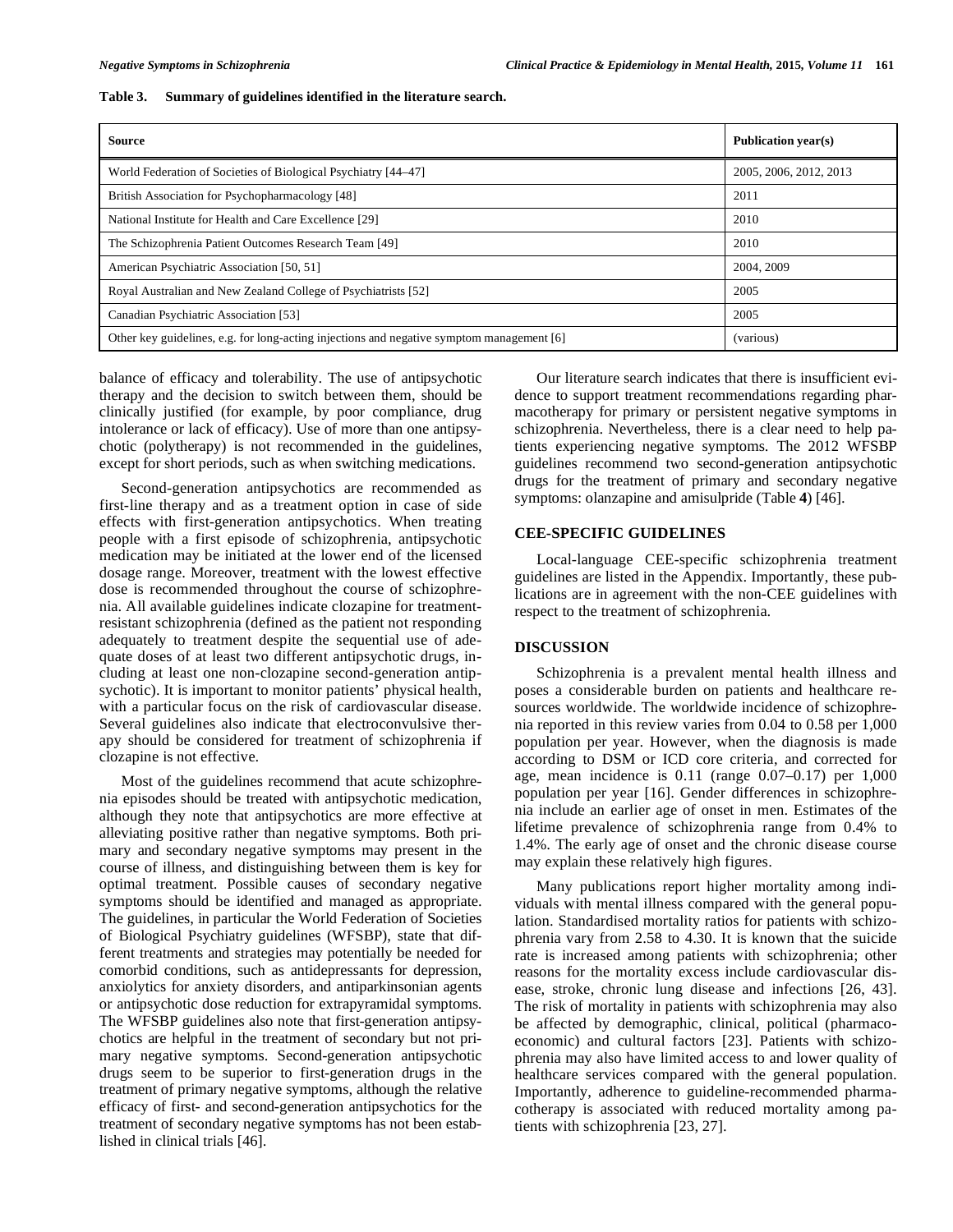| Antipsychotic agent | Primary negative symptom    |                          | Secondary negative symptom  |                        |
|---------------------|-----------------------------|--------------------------|-----------------------------|------------------------|
|                     | <b>Category of evidence</b> | <b>Recommendations</b>   | <b>Category of evidence</b> | <b>Recommendations</b> |
| Amisulpride         | A                           | 1                        | A                           |                        |
| Asenapine           | F                           |                          | B                           | 3                      |
| Aripiprazole        | C <sub>3</sub>              | $\overline{4}$           | А                           |                        |
| Clozapine           | C <sub>3</sub>              | $\overline{4}$           | A                           |                        |
| Haloperidol         | F                           | $\overline{\phantom{a}}$ | А                           |                        |
| Iloperidone         | F                           |                          | F                           | ٠                      |
| Lurasidone          | $\overline{F}$              |                          | B                           | 3                      |
| Olanzapine          | A                           | 1                        | A                           | 1                      |
| Paliperidone        | F                           |                          | А                           |                        |
| Quetiapine          | B                           | 3                        | A                           |                        |
| Risperidone         | F                           |                          | A                           |                        |
| Sertindole          | $\mathbf{F}$                | $\overline{\phantom{a}}$ | А                           | 1/2                    |
| Ziprasidone         | B                           | 3                        | А                           |                        |
| Zotepine            | D                           | 5                        | А                           |                        |

**Table 4. WFSBP 2012 recommendations for treatment of primary and secondary negative symptoms [46].** 

**Category of evidence:** A: Full evidence from controlled studies; B: Limited positive evidence from controlled studies; C: Evidence from uncontrolled studies or case reports/expert opinion, C1: Uncontrolled studies; C2: Case reports; C3: Evidence is based on the opinion of experts in the field or clinical experience; D: Inconsistent results – positive randomized controlled trials are outweighed by an approximately equal number of negative studies; E: Negative evidence; F: Lack of evidence

**Recommendation:** Grade1: Category A evidence and good risk–benefit ratio; 2: Category A evidence and moderate risk–benefit ratio; 3: Category B evidence; 4: Category C evidence; 5: Category D evidence.

The guidelines identified in the literature review unanimously state that pharmacotherapy with antipsychotic drugs is the cornerstone of schizophrenia treatment. However, psychotherapy (such as social support, psychoeducation, cognitive behavioural therapy, family intervention, and art therapy) may accompany pharmacotherapy. Guidelines recommend that use of more than one antipsychotic drug should be avoided, except when switching antipsychotic agents or if other treatments have failed.

Guidelines for the treatment of negative symptoms stress the importance of distinguishing between primary negative symptoms and secondary negative symptoms. The treatment of secondary negative symptoms is based on identifying and treating the underlying causes (such as Parkinson's syndrome, major depression or extrapyramidal symptoms). In some cases clozapine alone or in combination with antipsychotics or other medication is recommended. The recently published WFSBP guidelines indicate that two secondgeneration antipsychotic drugs – olanzapine and amisulpride – may be efficacious in the treatment of primary negative symptoms [46].

The objective of this study was to gather data related to the burden of schizophrenia in seven CEE countries, with a particular focus on negative symptoms. Despite the extensive search, we were unable to find relevant data in all areas of interest. In particular, there was a lack of information regarding socioeconomic status and mortality in patients with schizophrenia in many countries. Consequently, data obtained from the main literature search was supplemented with information from non-CEE countries, such as the WFSBP guidelines. In addition, the data presented in this review are derived from many different types of publications. Epidemiological data were identified in the local literature and extracted from reviews, textbooks, health statistics, national registries and local publications, which makes comparison between sources difficult. Furthermore, many countries do not have their own national guidelines. National guidelines and treatment recommendations for schizophrenia were identified in Hungary, Poland and Croatia and Estonia.

#### **CONCLUSION**

This comprehensive review of current literature and guidelines confirms that schizophrenia is a common mental illness that places a substantial burden on the patient and wider society. Guidelines recognize a role for secondgeneration antipsychotics in the treatment of negative symptoms. However, these findings indicate that there is currently insufficient evidence to support treatment recommendations regarding pharmacotherapy for primary or persistent negative symptoms in schizophrenia. Thus, options for treatment of negative symptoms are limited. This literature review highlights the importance of developing new therapeutic approaches, and exploring novel therapies such as glutamatergic agents, which may be of great value in future treatment strategies. There remains an important unmet clinical need in schizophrenia regarding treatment of negative symptoms, and improvement of overall patient outcomes.

# **CONFLICT OF INTEREST**

No authors had any direct conflict of interest to declare. However, authors who are also employees of Roche could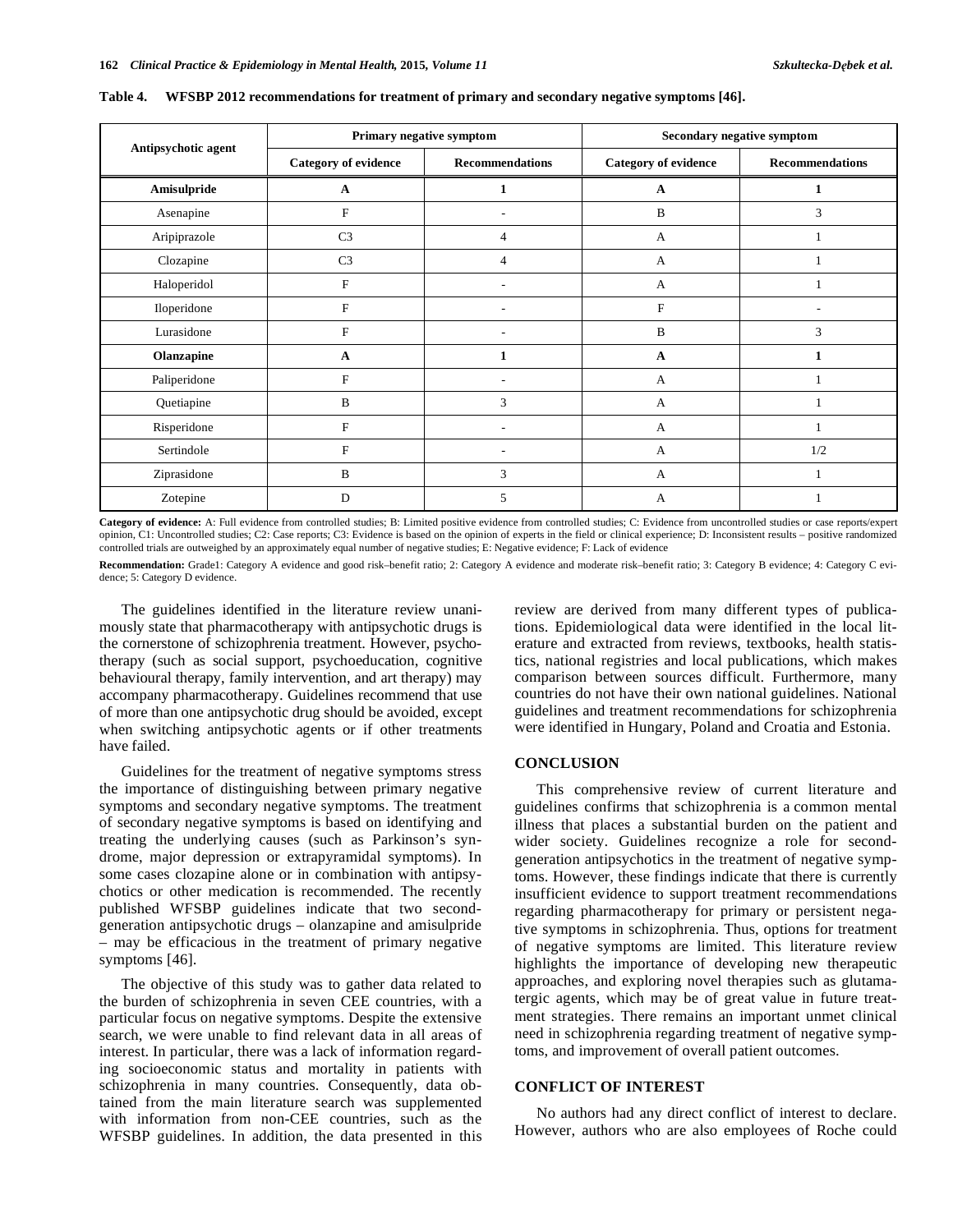potentially have a conflict of interest in case Roche develops a product in the schizophrenia area in the future.

For S Jankovic, this research was partially funded by a grant from Roche d.o.o., Belgrade.

For all other authors, this research received no specific grant from any funding agency, commercial or not-for-profit sectors. For authors who are also employees of Roche, Roche supported their travel to the project meeting, as part of their responsibilities in the project.

# **ACKNOWLEDGEMENTS**

Editorial assistance for this manuscript was provided by ApotheCom and InVentiv Medical Communications, and was funded by F. Hoffmann-La Roche Ltd.

# **APPENDIX**

┱

Guidelines identified in local literature review

| Country  | <b>Identified guidelines</b>                                                                                                                                                                                                                                                                                                                                                                                                                                                                                           |  |
|----------|------------------------------------------------------------------------------------------------------------------------------------------------------------------------------------------------------------------------------------------------------------------------------------------------------------------------------------------------------------------------------------------------------------------------------------------------------------------------------------------------------------------------|--|
| Croatia  | Štrkalj Ivezić S, Folnegović Šmalc V, Mimica N,<br>Bajs Bjegović M, Makarić G, Bagarić A, et al.<br>(2001). Dijagnostičke I Terapijske Smjernice (Algo-<br>ritam) Za Liječenje Shizofrenije Preporuke<br>Hrvatskog Društva Za Kliničku Psihijatriju<br>Hrvatskoga Liječničkog Zbora Liječnički Vjesnik:<br>Glasilo Hrvatskoga Liječničkog Zbora (0024-<br>3477)123:287-338.                                                                                                                                            |  |
|          | ■ Štrkalj-Ivezić S; Folnegović-Šmalc V (1999).<br>Terapijski algoritam shizofrenije Urednik/ci: Štrkalj-<br>Ivezić S, Folnegović-Šmalc V Izdavač: Hrvatski<br>Liječnički zbor, Hrvatsko društvo za klin. Psihi-<br><i>jatriju</i> , 1999.                                                                                                                                                                                                                                                                              |  |
|          | <b>Mimica N</b> (1999). Psihofarmakologija održavanja<br>Terapijski algoritam shizofrenije [Therapeutic algo-<br>rithm for schizophrenia Psychopharmacology of<br>maintenance] Izvornik: Priručnik za praćenje semi-<br>nara Terapijski algoritam shizofrenije Dio CC<br>časopisa: NE Skup: Terapijski algoritam shizofrenije,<br>Zagreb, Republika Hrvatska. 10:22.-23.                                                                                                                                               |  |
| Estonia  | Kleinberg A, Poolamets P, Hüva K, Tänna K,<br>Jaanson P. Eesti Psühhiaatrite Selts. Skisofreenia<br>ravijuhis. 2000. Published online<br>http://www.kliinikum.ee/psyhhiaatriakliinik/lisad/rav<br>i/ps-ravi/SCH/skisofreenia_ravijuhis.htm. Accessed<br>17 April 2014.                                                                                                                                                                                                                                                 |  |
| Hungary* | Herold R (2012). A szkizofrénia hosszú távú<br>٠<br>kezelése Orvosi Hetilap. 153:1007-12.<br>Fekete S, Herold R, Tényi T, Trixler M. Szki-<br>zofrénia szakmai protokoll, Pszichiátriai útmutató,<br>2010.<br>Pszichiátriai Szakmai Kollégium. Skizofrénia szak-<br>mai protokoll: az Egészségügyi Minisztérium<br>szakmai protokollja Útmutató. Klinikai Irányelvek<br>Kézikönyve-Pszichiátria, 2008.<br><b>Bitter I., Jermendy Gy</b> (2005). Antipszichotikus<br>terápia és metabolikus szindróma - A Magyar Diabe- |  |

tes Társaság Metabolikus Munkacsoportja és a Pszichiátriai Szakmai Kollégium konszenzusértekezlete Psychiatria Hungarica.**20**:312-5. **Bitter I** (2004). A szkizofrénia modern gyógyszeres kezelése *Orvosi Hetilap*, **145**:105-9. **Palik É** (2002). Antipszichotikum-kezelés hatása a szénhidrát anyagcserére *Családorvosi Fórum*.**9**:14-6. **Hungarian College of Neuropsychopharmacology**  (1999)**.** *Antipszichotikumok alkalmazása Psychiatria Hungarica*.**5**:584-604. **Antipszichotikumok Konszenzus Konferencia**  (2002): Hungarian College of Neuropsychopharmacology, Magyar Pszichofarmakológiai Társaság, Magyar Pszichiátriai Társaság Antipszichotikumok alkalmazása *Neuropsychopharmacologia Hungarica*.**4**:115-21. **Arató M, Bánki MCs, BartkóGy, Bitter I, Borvendég J, Janka Z,** *et al.* (1996). *Antipszichotikumok Konszenzus Konferencia Psychiatria Hungarica*.**6**:717-20. Poland **Jarema M** (2012). Zalecenia w sprawie stosowania leków przeciwpsychotycznych II generacji [Recommendations for the use of second generation antipsychotics]; *Farmakoterapia w psychiatrii i neurologii*. 51-7. **Jarema M** (2008). Zalecenia w sprawie stosowania leków przeciwpsychotycznych II generacji. *Psychiatria Polska*. 2008;6:969-77. **Jarema M, Rabe-Jaboska J**. Psychiatria. Podręcznik dla studentów medycyny; Wydawnictwo lekarskie PZWL, Warszawa 2011 **Kiejna A, Landowski J** *et al.* (2006). Standardy leczenia farmakologicznego schizofrenii [Pharmacological standards in schizophrenia treatment] *Psychiatria Polska* **40**:1171-205. Serbia **Ja ovi-Ga i M, Damjanovi A, Le i To evski D, uki-Dejanovi S, Vuki-Drezgi S**. Terapijske smernice za lečenje shizofrenije [Therapeutic guidelines for treatment of schizophrenia]; Published by: Psychiatric branch of Serbian Medical Society, Printed by: Grafolik (not indexed by National Library of Serbia), 2008 Slovakia **Vavru ová L., Koínková V., Pe eák J., Korcsog**  P., Janoška D.; Racionálna liečba antipsychotikami [Rational treatment with antipsychotics]; Methodical letter of Central Committee for Rational Pharmacotherapy and Drug Policy of Ministry of Health of Slovak Republic, 2003 Slovenia **Kores-Plesni ar Blanka**. Osnove psihofarmako-

\*Guidelines and recommendations

# **REFERENCES**

[1] witaj P, Anczewska M, Chrostek A, *et al.* Disability and schizophrenia: a systematic review of experienced psychosocial difficulties. BMC Psychiatry 2012; 12(1): 193.

terapije. booklet 2006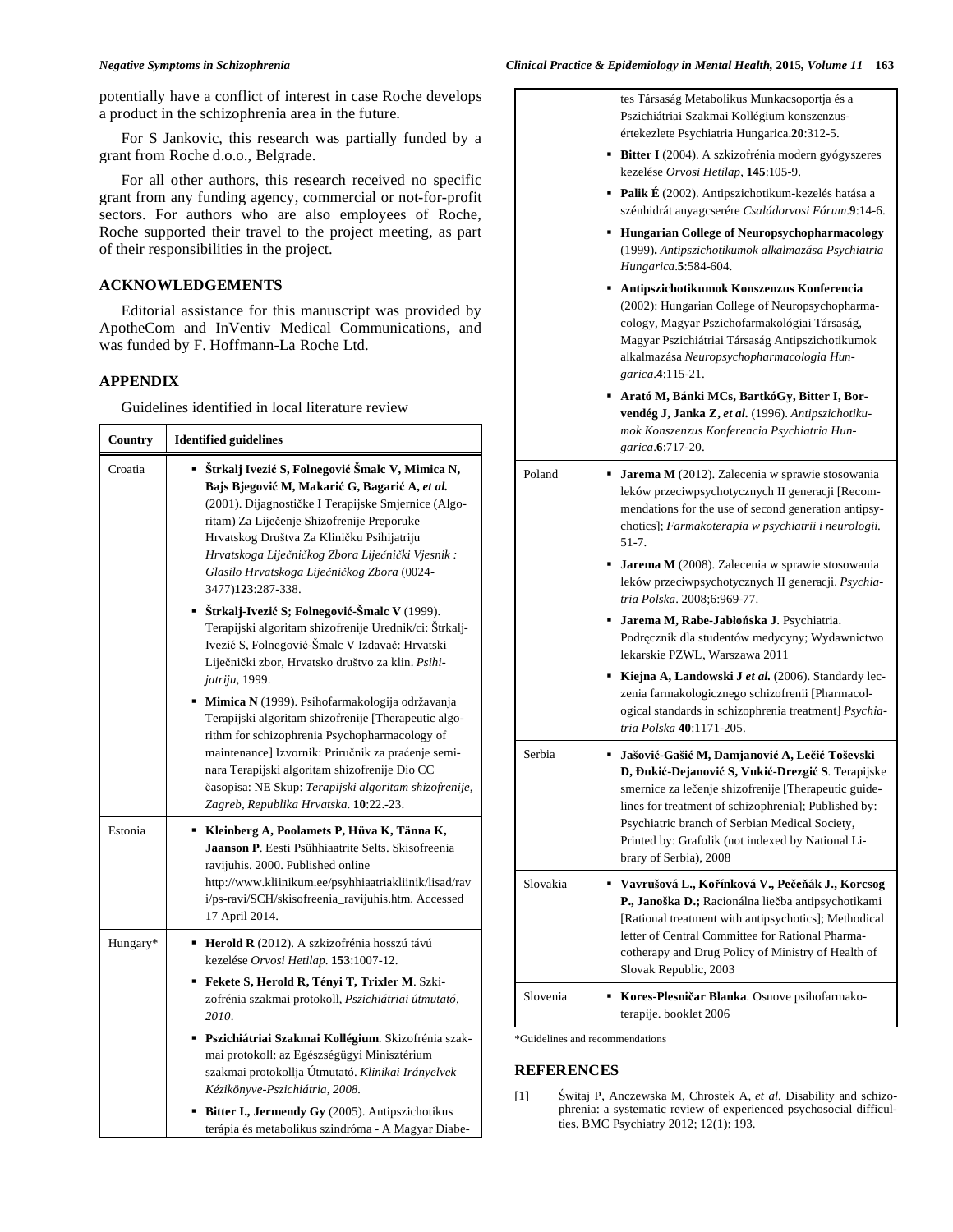- [2] Tandon R, Nasrallah HA, Keshavan MS. Schizophrenia, "just the facts" 4. Clinical features and conceptualization. Schizophr Res 2009; 110: 1-23.
- [3] World Health Organization (2014).WHO Programme Information – Mental Health [cited 2105 January] Available from: http://www.who.int/mental\_health/management/schizophrenia/en/
- [4] van Os J, Kapur S. Schizophrenia. Lancet 2009; 374(9690): 635- 45.
- [5] Bobes J, Arango C, Garcia-Garcia M, Rejas J, CLAMORS Study Collaborative Group. Prevalence of negative symptoms in outpatients with schizophrenia spectrum disorders treated with antipsychotics in routine clinical practice: findings from the CLAMORS study. J Clin Psychiatry 2010; 71(3): 280-6.
- [6] Buchanan RW, Gold JM. Negative symptoms: diagnosis, treatment and prognosis. J Clin Psychopharmacol 1996; 11(Suppl 2): 3-11.
- [7] Stahl SM, Buckley PF. Negative symptoms of schizophrenia: a problem that will not go away. Acta Psychiatrica Scand 2007;115(1):4-11
- [8] Chue P, Lalonde JK. Addressing the unmet needs of patients with persistent negative symptoms of schizophrenia: emerging pharmacological treatment options. Neuropsychiatr Dis Treat 2014; 10: 777.
- [9] Rabinowitz J, Levine SZ, Garibaldi G, Bugarski-Kirola D, Berardo CG, Kapur S. Negative symptoms have greater impact on functioning than positive symptoms in schizophrenia: analysis of CATIE data. Schizophr Res 2012; 137: 147-50.
- [10] Harvey PD. Assessment of everyday functioning in schizophrenia: Implications for treatments aimed at negative symptoms. Schizophr Res 2013; 150: 353-5.
- [11] Meijer K, Schene A, Koeter M, *et al*; EPSILON Multi Centre Study on Schizophrenia. Needs for care of patients with schizophrenia and the consequences for their informal caregivers: results from the EPSILON multi-centre study on schizophrenia. Soc Psychiatry Psychiatr Epidemiol 2004; 39(4): 251-8.
- [12] Thornicroft G, Tansella M, Becker T, *et al*; EPSILON Study Group. The personal impact of schizophrenia in Europe. Schizophr Res 2004; 69(2-3): 125-32.
- [13] Bebbington PE, Angermeyer M, Azorin JM, *et al*; EuroSC Research Group. The European Schizophrenia Cohort (EuroSC): a naturalistic prognostic and economic study. Soc Psychiatry Psychiatr Epidemiol 2005; 40(9): 707-17.
- [14] Roick C, Heider D, Bebbington PE, *et al*; EuroSC Research Group. Burden on caregivers of people with schizophrenia: comparison between Germany and Britain. Br J Psychiatry 2007; 190: 333-8.
- [15] Häfner H, an der Heiden W. Epidemiology of schizophrenia. Can J Psychiatry 1997; 42: 139-51.
- [16] Jablensky A. Epidemiology of schizophrenia: the global burden of disease and disability. Eur Arch Psychiatry Clin Neurosci 2000; 250: 274-85.
- [17] Goldner EM, Hsu L, Waraich P, Somers JM. Prevalence and incidence studies of schizophrenic disorders: a systematic review of the literature. Can J Psychiatry 2002; 47: 833-43.
- [18] Murray RM, Jones B, Susser E. The epidemiology of schizophrenia. Cambridge University Press: Cambridge 2003.
- [19] Mueser KT, McGurk SR. Schizophrenia. Lancet 2004; 363(9426): 2063-72.
- [20] Rössler W, Salize HJ, van Os J, *et al.* A. Size of burden of schizophrenia and psychotic disorders. Eur Neuropsychopharmacol 2005; 15: 399-409.
- [21] Saha S, Chant D, Welham J, McGrath J. A systematic review of the prevalence of schizophrenia. PLOS Med 2005; 2: e141.
- [22] Messias EL, Chen CY, Eaton WW. Epidemiology of schizophrenia: review of findings and myths. Psychiatr Clin North Am 2007; 3: 323-38.
- [23] Saha S, Chant D, McGrath J. A systematic review of mortality in schizophrenia: is the differential mortality gap worsening over time? Arch Gen Psychiatry 2007; 64: 1123-31.
- [24] McGrath JJ, Susser ES. New directions in the epidemiology of schizophrenia. Med J Aust 2009; 190: S7-S9.
- [25] Bushe CJ, Taylor M, Haukka J. Mortality in schizophrenia: a measurable clinical endpoint. J Psychopharmacol 2010; 24(Suppl 4): 17-25.
- [26] Hor K, Taylor M. Suicide and schizophrenia: a systematic review of rates and risk factors. J Psychopharmacol 2010; 24(Suppl 4): 81- 90.
- [27] Wildgust HJ, Beary M. Are there modifiable risk factors which will reduce the excess mortality in schizophrenia? J Psychopharmacol 2010; 24(Suppl 4): 37-50.
- [28] Kirkbride JB, Errazuriz A, Croudace TJ, *et al.* Incidence of schizophrenia and other psychoses in England, 1950-2009: a systematic review and meta-analyses. PLoS One 2012; 7(3): e31660.
- [29] Kuipers E, Kendall T, Antoniou J, *et al.* The NICE Guidelines on core interventions in the treatment and management of schizophrenia in adults in primary and secondary care. The British Psychological Society & The Royal College of Psychiatrists 2010.
- [30] Araszkiewicz A, Golicki D. Osoby chorujące na schizofrenię w Polsce. Raport; Instytut Praw Pacjentai Edukacji Zdrowotnej, Październik 2011. [People with schizophrenia in Poland. White Paper. Patient Rights Institute of Health Education, October 2011]
- [31] Jarema M, Rabe-Jabłońska J. Psychiatria. Podręcznik Dla Studentów Medycyny. [Psychiatry. Manual for Medical Students] Wydawnictwo Lekarskie PZWL: Warszawa 2011.
- [32] Allik A, Uusküla A, Janno S. Incidence of schizophrenia spectrum disorders in Estonia in 2007. Eesti Arst 2010; 89, 614.
- [33] Jaanson P. Description of the treatment of schizophrenia spectra psychosis outpatients using questionnaire. Eesti Arst 2002; 81(6): 333-7.
- [34] Lass J, Männik A, Bell S. Pharmacotherapy of first-episode psychosis in Estonia: comparison with national and international treatment guidelines. Eesti Arst 2008; 87: 601-7.
- [35] Knezevic T (2011). Health Statistical yearbook of Republic of Serbia 2011. ISSN 2217-3714 [cited 2014 August 29] Available from: http://www.batut.org.rs/download/publikacije/pub2010.pdf
- [36] Mimica N, Folnegović-Šmalc V. Epidemiologija Shizofrenije. [Epidemiology of Schizophrenia] Medix 2006; 62-3: 74-5.
- [37] Folnegović-Šmalc V, Folnegović Z. Shizofrenija u populaciji Hrvatske [Schizophrenia in the Croatian population]. Medix 2012; 100: 290-2.
- [38] Croatian Health Service. Croatian Health Service yearbook 2011 [cited 2015 January] Available from: http://hzjz.hr/wpcontent/uploads/2013/11/Ljetopis\_2011.pdf
- [39] Groleger U. Terapevtsko rezistentna shizofrenija [Therapeutic drug-resistant schizophrenia]. Novartis: Ljubljana 2006.
- [40] Pregelj P, Plesni ar BK, Tomori M, Zalar B, Ziherl S. Psihiatrija. Psihiatrična klinika: Ljubljana 2013. [Psychiatry. Psychiatric clinic: Ljubljana 2013]
- [41] Mäkinen J, Miettunen J, Isohanni M, Koponen H. Negative symptoms in schizophrenia: a review. Nord J Psychiatry 2008; 62: 334- 41.
- [42] Mäkinen J, Miettunen J, Jääskeläinen E, Veijola J, Isohanni M, Koponen H. Negative symptoms and their predictors in schizophrenia within the Northern Finland 1966 Birth Cohort. Psychiatry Res 2010; 178: 121-5.
- [43] Lawrence D, Kisely S, Pais J. The epidemiology of excess mortality in people with mental illness. Can J Psychiatry 2010; 55: 752- 60.
- [44] Falkai P, Wobrock T, Lieberman J, *et al*; WFSBP Task Force on Treatment Guidelines for Bipolar Disorders. World Federation of Societies of Biological Psychiatry (WFSBP) guidelines for biological treatment of schizophrenia, Part 1: Acute treatment of schizophrenia. World J Biol Psychiatry 2005; 6: 132-91.
- [45] Falkai P, Wobrock T, Lieberman J, *et al*; WFSBP Task Force on Treatment Guidelines for Schizophrenia. World Federation of Societies of Biological Psychiatry (WFSBP) guidelines for biological treatment of schizophrenia, Part 2: Long-term treatment of schizophrenia. World J Biol Psychiatry 2006; 7(1): 5-40.
- [46] Hasan A, Falkai P, Wobrock T, *et al*., WFSBP Task Force on Treatment Guidelines for Schizophrenia. World Federation of Societies of Biological Psychiatry (WFSBP) guidelines for biological treatment of schizophrenia, Part 1: Update 2012 on the acute treatment of schizophrenia and the management of treatment resistance. World J Biol Psychiatry 2012; 13: 318-78.
- [47] Hasan A, Falkai P, Wobrock T, *et al*., WFSBP Task Force on Treatment Guidelines for Schizophrenia. World Federation of Societies of Biological Psychiatry (WFSBP) guidelines for biological treatment of schizophrenia, Part 2: Update 2012 on the long term treatment of schizophrenia and management of antipsychoticinducted side effect. World J Biol Psychiatry 2013; 14(1): 2-44.
- [48] Barnes RE. Evidence-based guidelines for the pharmacological treatment of schizophrenia: recommendations from the British As-